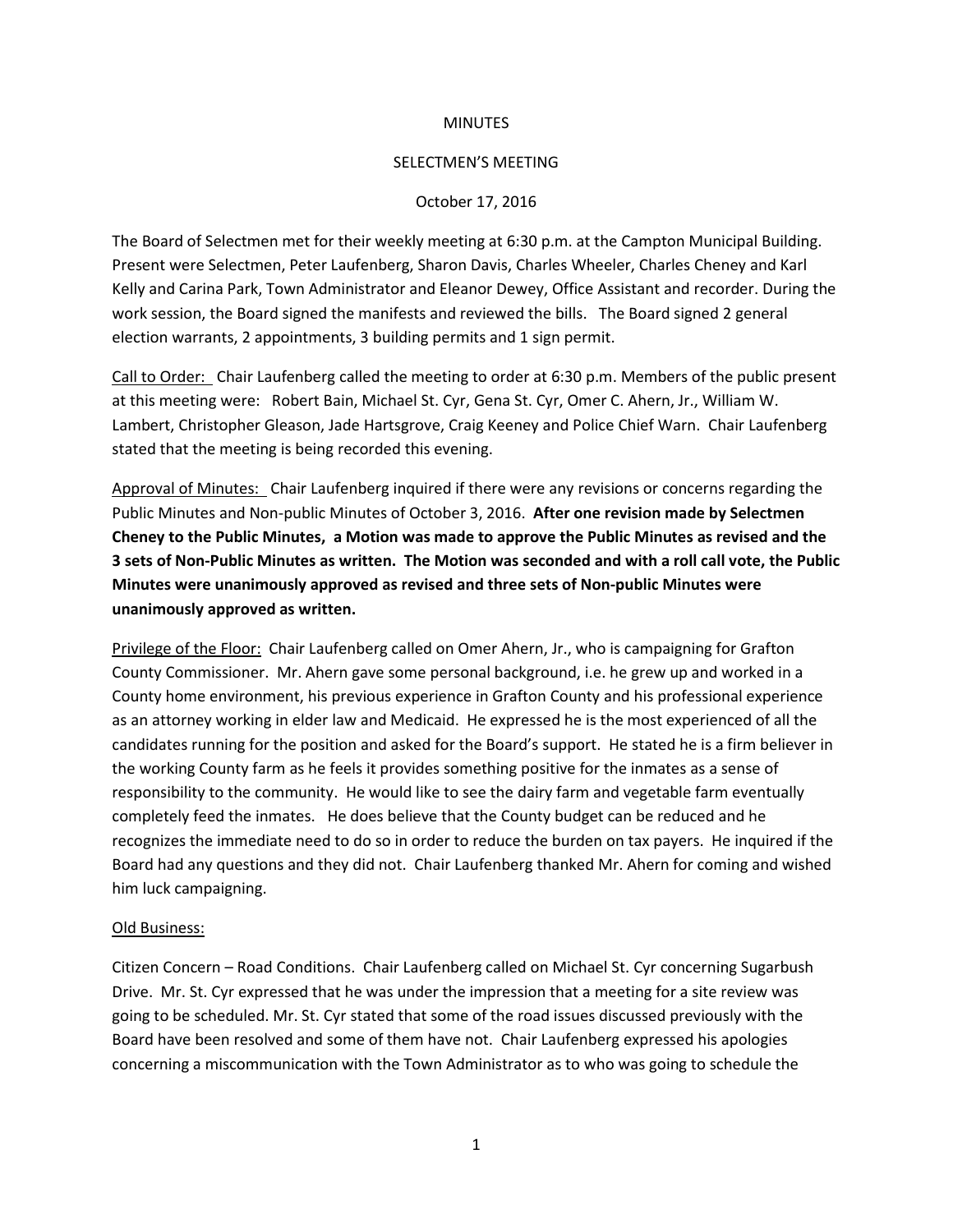meeting. **With this in mind, a site review was scheduled for Monday, October 24, 2016, at 4:30 p.m. with Butch Bain, Mr. St. Cyr and all available Board members.** 

Mr. St. Cyr also stated that the issues on Bog Road, pertaining to drainage and ditching are presently being addressed. However, he discussed concern about the new paving being disturbed by the grader going down doing shoulder work. **There seemed to be a discrepancy of opinions as to minor abrasions to the new pavement vs. more severe damage to the pavement with the grader and the use of the grader. The Board confirmed that they will look at the issue on Bog Road, (on Monday night), in addition to addressing Sugarbush Drive.** 

## New Business:

Chair Laufenberg called on Police Chief Warn to discuss the 2017 Preliminary Budget for the Police Department. Chief Warn distributed the Preliminary Budget to the Board. Chief Warn stated that he included a 2% compensation increase for employees to see just what an impact the 2% will demonstrate. Chief Warn stated that he reduced the fuel line as he is working with Fleet and the savings is a considerable amount. He also discussed the fact that 2017 is a cruiser purchase year and has based his figures on previous years due to not having solid figures at present. Chief Warn indicated that the bottom line does not reflect NH Retirement figures nor insurance figures, as the compensation rate has not be established. Some questions presented to the Chief were: Confirmed the dispatch number is a set figure with no control; fuel, Chief Warn felt confident that an \$11,000.00 figure would be sufficient; and questions concerning the cruiser being replaced and the approximate mileage that will be on the cruiser when it is actually replaced in 2017. Discussion ensued concerning the office line and the overage and return line was clarified as Chief Warn explained that it was opted last year to buy computers with the overage. Chief Warm confirmed these lines will have a more detailed breakdown in the final budget as he is working on itemizing with his secretary. Carina confirmed that housekeeping supplies will be reviewed as it seems each Department is paying for housekeeping supplies separately and it should all be in the Building line. Chief Warn also mentioned a Warrant Article concerning storage space previously addressed to the Board upon the recommendation of Primex's findings. There being no further questions, Chair Laufenberg thanked Chief Warn for presenting the 2017 Preliminary Police Department Budget.

2017 Personnel Evaluations - Chair Laufenberg called on Carina regarding the forms and schedule. The previous year's forms were distributed to the Board to review and Carina explained that she would like a consensus on what forms should be used, and for the Board to establish a time line for when the forms should be distributed and when the forms are expected to be completed and returned**. Carina asked for confirmation if all employees are expected to fill out the forms and whether a memo should be distributed to each employee stating that request. After discussion, it was agreed to use the same format (along with a distribution memo), and to allow one month out for the return of the forms.** Chair Laufenberg stated that would bring the date for return to be Monday, November 14, 2016.

2016 Tax Auction – Chair Laufenberg called on Carina who explained that the Tom McGlauflin, auctioneer, provided her with draft posters of the upcoming auction; however, there are some revisions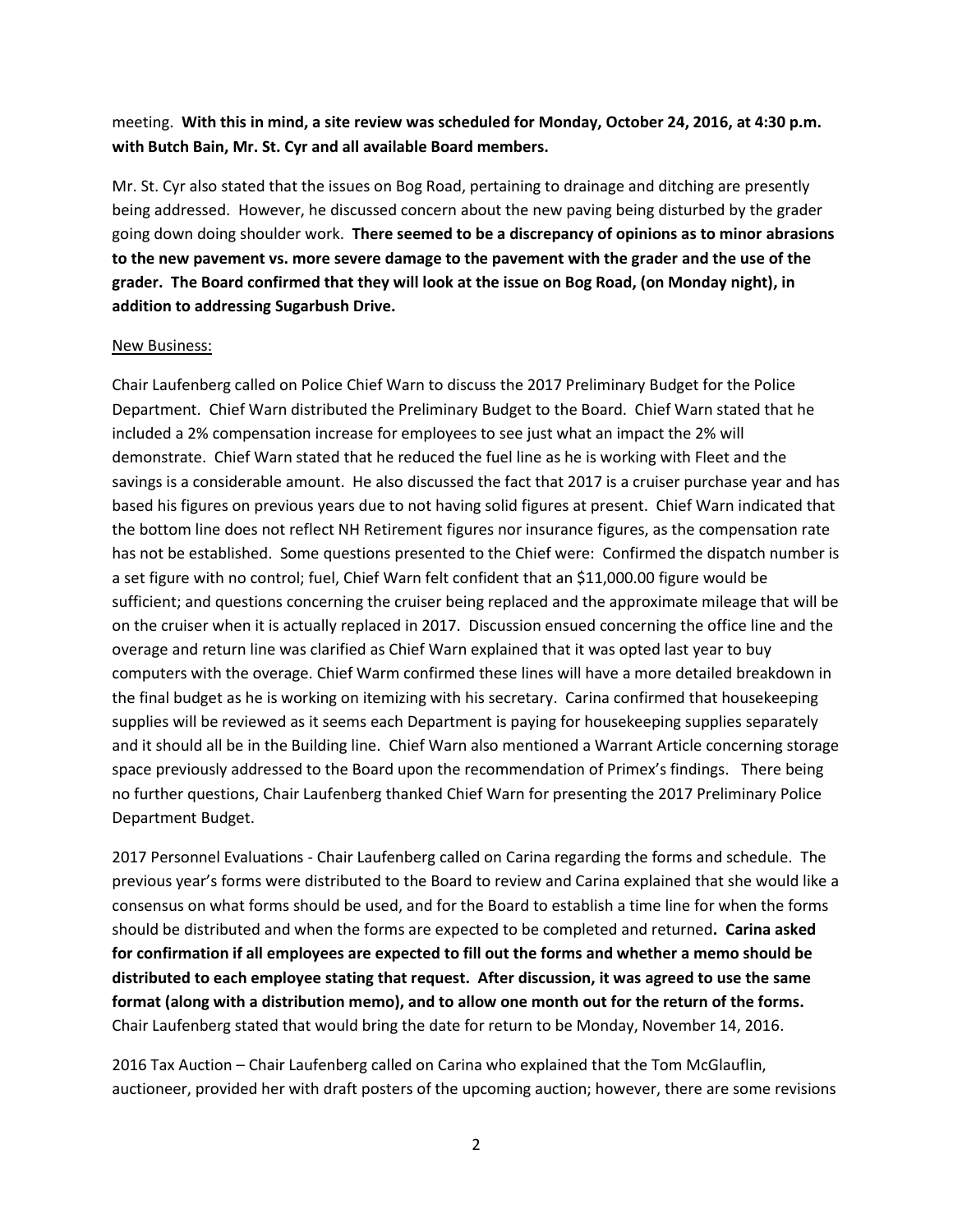to be made, and he will revise the posters. Mr. McGlauflin did state that he would like the Board to decide on a minimum bid to be set on the Merrill Road property so that he can advertise accordingly. **Discussion ensued and Selectman Davis made a Motion to set the minimum bid on the Merrill Road property at \$89,000.00. The Motion was seconded and with a roll call vote, the Motion was unanimously approved.** 

Non-Public Sessions – Checklist & Protocol – Chair Laufenberg called on Carina who explained that Board members have in their packet guidelines from the NH Municipal Association regarding Non-Public Sessions and the protocol to go in and out of them. Carina apologized because she explained that she was following agenda rules rather than Minute rules and the rules are quite different for each. Carina explained that when the Board goes into Non-Public Session the Board will have to make a point of specifying the reason why they are entering Non-Public Session and citing the RSA. In addition, if there are multiply issues of discussion to go into Non-Public Session, each one has to be handled as a separate Non-Public Session, i.e. the Board will have to go in and out of Non-Public Session for each matter. Carina also mentioned that the guidelines have some dos and don'ts and NH Municipal Association suggests that the Non-Public Minutes be brief, and less descriptive. Carina inquired if the Board would like to continue with the very detailed minutes or with very generic, brief, non-detailed minutes**. Discussion ensued, and after discussion, the majority of the Board agreed to continue with the detailed minutes. Selectman Cheney requested that a brief description of the Non-Public Session scheduled for each given Selectmen's Meeting be emailed to the Board previous to the meeting. Carina stated she will provide that along with a copy of the draft Non-Public Session Minutes each week. Carina also mentioned that the agenda is now on the website**.

Moving on with Non-Public Minutes, it was pointed out that even though the Board fails to seal Non-Public Minutes, if the Minutes involve personnel issues, those Minutes are not made available to the public. Discussion ensued pertaining to disciplinary action and the actual events leading up to disciplinary action. It was suggested that the Board be careful about separating public issues with nonpublic issues to keep the public informed. It was expressed by Craig Keeney that the actual events leading up to a possible disciplinary action be made public; however, the disciplinary action taken be Non-Public because that relates to their reputation. Discussion ensued and Mr. Keeney stated the public perceive that there is a lot going on in Town and the Board is hiding it from the public through Non-Public Sessions. Selectman Davis assured Mr. Keeney that the Board was not hiding anything from the public. The Board is protecting the employees. Mr. Keeney expressed that the public has a right to know and if after 72 hours it was not determined whether the Minutes in questions should or should not be sealed, the Minutes should have been released to the public and they were not. Chair Laufenberg confirmed Town counsel was contacted, but a response was not received until after the 72 hours. Discussion further ensued and Chair Laufenberg confirmed that Town counsel informed the Board that a determination has to be made as to weighing out your right to know vs. right to privacy of employees and the Board has not had that conversation as yet. Mr. Keeney expressed his disagreement with the Board and there decision not to release the Non-Public Minutes in question. **Chair Laufenberg agreed that, moving forward, the Board will need to be more vigilant about what is discussed in public and what is discussed in non-public. Selectman Cheney suggested that Town counsel be contacted for**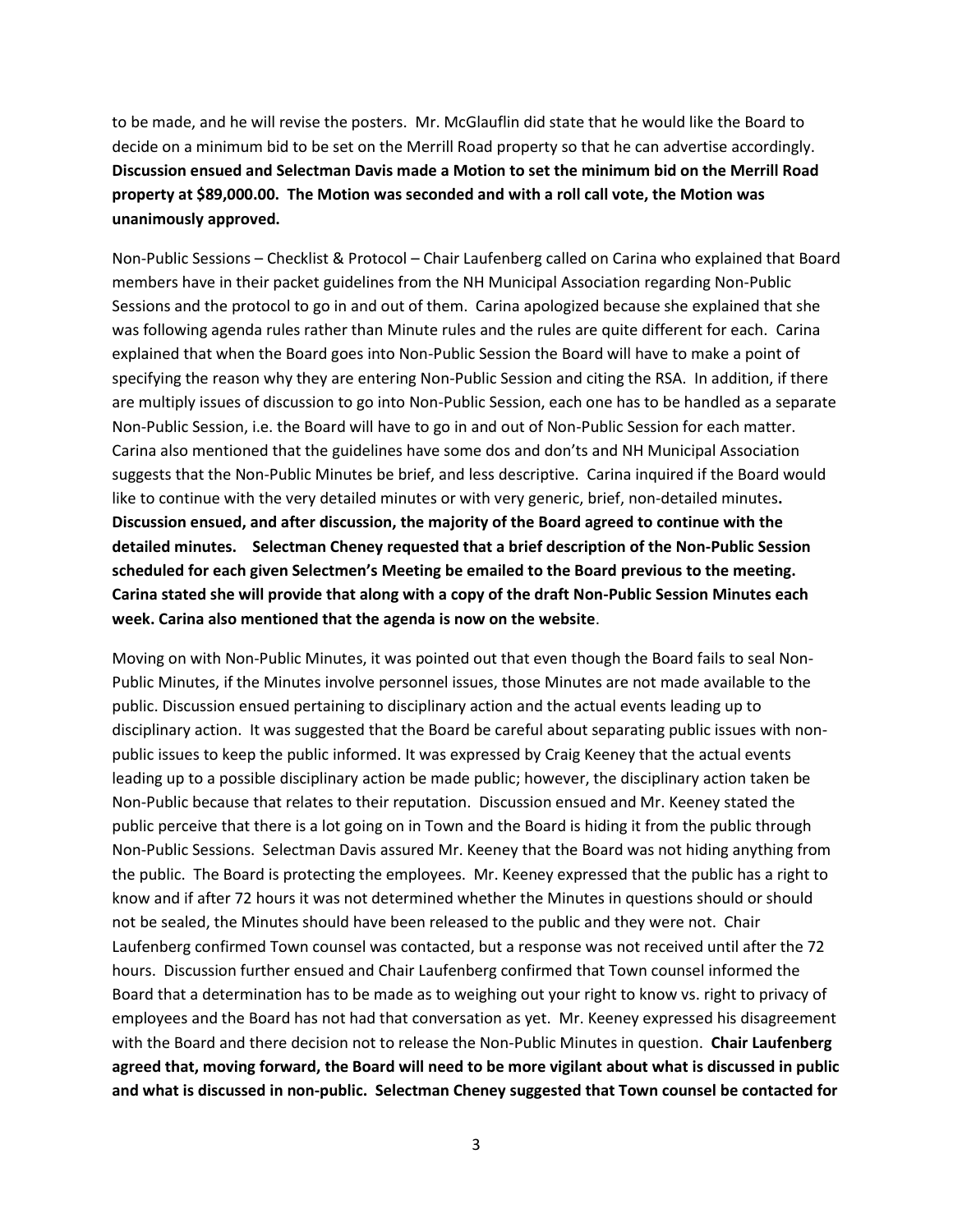# **more clarity. Discussion ensued, and because the Board agreed that the matter was important enough, it was agreed to invite Town counsel in to get more clarity.**

Chair Laufenberg continued the meeting by calling on William Lambert who stated that he would like to discuss the road conditions on Eastern Corner Road, but didn't know what the protocol was. Chair Laufenberg informed Mr. Lambert that the first step would be to speak with the Road Agent, Butch Bain. Mr. Bain made arrangements (this evening) to meet Mr. Lambert to view his concerns.

Mr. St. Cyr stated, upon hearing that Mr. Lambert had road concerns, he expressed that perhaps a map of Town roads be made available to the public to address and identify Town roads, state roads, and conditions. This would not only be very helpful to the public, but also to the Highway Department. It was confirmed by the Town Administrator and the Board that this project is being worked on internally and agreed it would be beneficial to all.

Department Head Update – Campton/Thornton Fire Department – Chair Laufenberg called on Daniel Defosses, Fire Chief. Chief Defosses informed the Board that he recently met with the Thornton Board regarding the purchase of a used ambulance and they are on board with a second used ambulance in the price range of \$50,000.00 to \$60,000.00. Discussion ensued concerning pros and cons on certain mechanical issues and Chief Defosses directed inquiries to Selectmen Cheney; however, Chair Laufenberg interrupted Chief Defosses presentation (and apologized) by stating that the Board has not even discussed a new or used ambulance, and now it is assumed that the Fire Department is getting a second ambulance and inquired why the need for a second ambulance? Chief Defosses explained when the ambulance is out of service the Department has to depend on other local towns to cover, in turn, Campton has lost revenue. Also, there is the possibility of picking up transfers at the hospital that would bring in additional revenue and the fact that the ambulance the Department now has in service is old and costly repairs are inevitable and this ambulance has been the main work horse. By purchasing a second used ambulance, Chief Defosses expressed it would extend the service life of the current ambulance. The Board questioned if lost revenue justifies the cost of an additional ambulance**. Discussion ensued and the Board concurred that they would like Chief Defosses to bring numbers back to the Board and a narrative of reasons why the need for a used or new ambulance purchase.** Chief Defosses agreed to provide the information requested and the Board thanked him for coming in.

Correspondence: Chair Laufenberg called on Carina regarding DRA utility values. Carina explained that DRA set the values on the utilities and the values were late so a revised MS1 needs to be resubmitted, which she prepared for the Board's signature this evening. However, the difference in the overall value (with the revised figures) is almost 3 million dollars. Carina explained that she contacted the Town Assessor and was informed that, in the past, they were directed not to change the values set by DRA until a reval. was done. The values were adjusted in the 2014 reval., however, values have not been adjusted since then and the Assessor explained that that is the reason why there is such a significant decrease. Selectman Davis questioned who instructed the Assessor not to change the values. Carina stated that the Assessor informed her that the previous Town Administrator instructed them. Carina expressed that this might be a scape goat issue; however, the fact remains, that there is almost a 3 million dollar decrease in values. **Selectman Davis informed the Board that not every town accepts**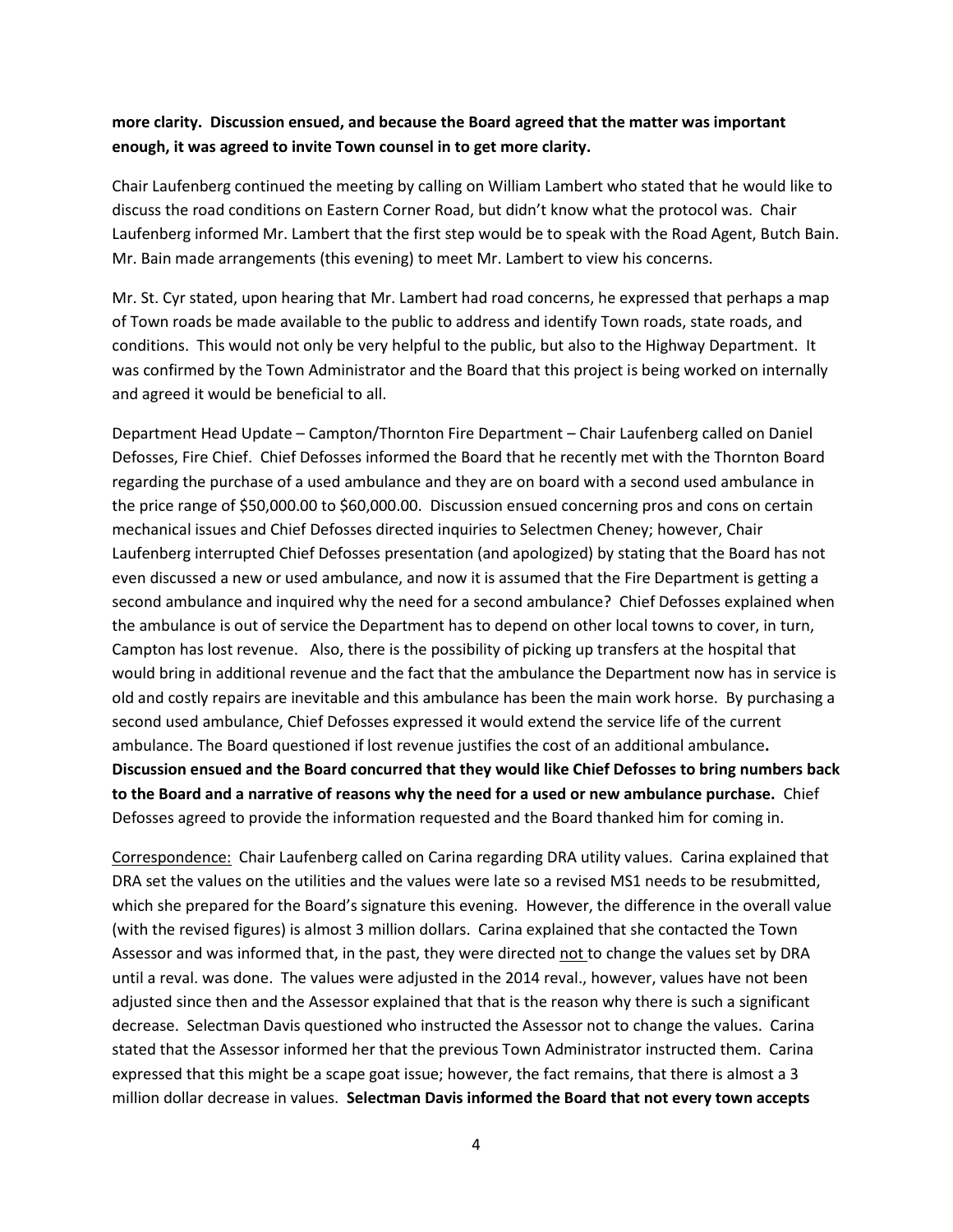**DRA values. In addition, the NH Municipal Association has recommended not to accept DRA values and recommended each Town do their own assessing. Discussion ensued regarding consequences and the Board concurred not to sign the revised MS1 this evening. Carina was asked by the Board to inquire if Commerford Nieder Perkins verified the revised values set by DRA, and if they actually assessed the utilities in question, did they agree with the DRA's values? After a response is received, the Board will then review and then make a decision on the filing of the revised MS1. It was confirmed that delaying the filing may delay the setting of the tax rate.** 

Carina continued correspondence by stating an invitation was received from Grafton Regional Development Corporation to attend their 2016 Annual Meeting on Thursday, November 10, from 8:00 a.m. to 10:00 a.m., at the Common Man Inn, Plymouth. Chair Laufenberg will attend and Carina will RSVP.

Another invitation has been received to attend the Board of Directors of Genesis Behavioral Health 50th Anniversary Celebration and Annual Meeting, Tuesday, October 25, at 5:30 p.m., at Mill Falls at the Lake, Church Landing, 281 Daniel Webster Highway, Meredith. An RSVP is needed.

A schedule of proposed actions from the White Mountain Forest Service has been received and Carina will scan the schedule for Board members.

A notice was received from Town Attorney's office that they are branching into school law and felt it was important to notify their clients.

Carina stated that a request was made to use the Community Room for a campaign event and the Board confirmed that it cannot be used for such an event.

Carina stated she met with Jennah Partington of Neebco regarding health insurance and discussed the issues that the Town has been incurring. **Also, Ms. Partington informed her that the insurance plan rate will be going up, a minimal of 10%. Carina also discussed the issues of the HRA and how it is not even close to becoming self-funding. Discussion ensued and the Board agreed to look at other plans with Ms. Partington, and in addition, speak with other insurance representatives to see what they are offering. Carina will research.**

Carina turned the next matter over to Butch Bain, Road Agent. Mr. Bain explained that a stone hit a citizen's vehicle behind him, while operating the Town truck and the citizen has requested reimbursement for same. Discussion ensued. **After discussion, a Motion was made by Selectman Davis to expend, a one time, capped repair amount of \$50.00 to fix the windshield. The Motion was seconded and with a roll call vote the Motion was approved by majority vote, 3 yes and 2 no.**

Selectman Cheney inquired about the Highway Department working on Saturday. Mr. Bain informed the Board that his staff did traffic detail for the paving crew and because it was a holiday week, his staff only received 2 hours of overtime pay, but they were willing to commit to working on Saturday.

**Non-Public Session: A Motion was made by Selectman Davis to go into Non Public Session under RSA 91-A: 3, II(c) regarding tax agreements. The Motion was seconded and with a roll call vote: Selectman**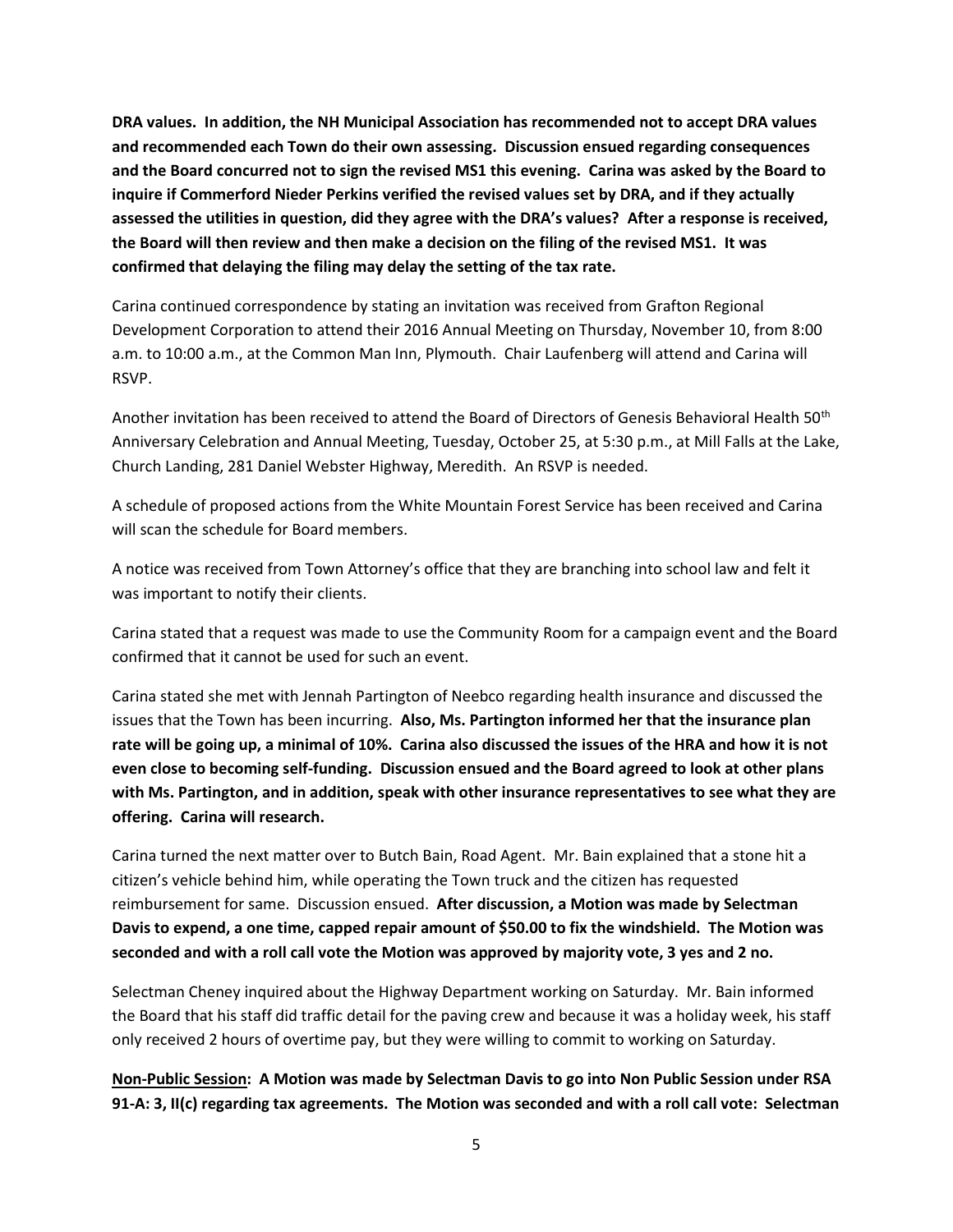**Davis – aye, Selectman Laufenberg – aye, Selectman Wheeler – aye, Selectman Cheney – aye, and Selectman Kelly – aye, the Board went into Non-Public Session at 8:15 p.m. The Board came out of Non-Public Session at 8:25 p.m.**

Board Concerns and Directives: Chair Laufenberg reconvened the Public Meeting and made inquiry of each Board member regarding concerns and directives. Chair Laufenberg called on Selectman Davis. Selectman Davis informed the Board that a Library Study Committee Meeting is scheduled to meet tomorrow, at 3:30 p.m., in the Community Room and she distributed to the Board a draft of the Purposes of the Committee and Guidelines for the start of a charter and she encouraged the Board's input.

Selectman Davis also informed the Board that for the 250<sup>th</sup> Celebration Committee, a Committee will be meeting on October 24, 2016, at 3:30 p.m. at the Campton Historical Society as there are numerous Historical Society members who would like to be involved. This notification has been posted on the Municipal Building bulletin board, on the website and Carina has done a mass email to registered website users.

Selectmen Davis informed the Board that the information the Town Clerk provided to the Board regarding selectmen pro temp is correct and that the entire Board of Selectmen have to be present from 8:00 a.m. to 8:00 p.m., for Election Day. Selectman Davis suggested that an hourly compensation amount be established and a schedule be drafted. Selectman Davis informed the Board that she cannot be at the Election all day and arrangements for a pro temp will need to be scheduled. Discussion ensued pertaining to consequences if the Board did not comply, etc. and this matter will be scheduled for further discussion. Chief Warn cautioned that there be a limit on pro temps for liability reasons and discussion ensued.

Carina informed the Board that she called the State regarding the 8 more voting booths needed, and she was informed that there is no vendor available to purchase the booths from. The alternative, suggested by the State, is to purchase privacy screens. Discussion ensued regarding the fact that there is no room left in the Community Room and the flow of traffic issues. **The Board agreed to invite Mrs. Joyce, the Supervisors of the Checklist and Tim Scanlon, moderator to discuss further.**

Chair Laufenberg indicated that he would like the Department Heads to be scheduled on a rotating schedule to meet with the Board regarding updates. **Carina confirmed that starting in January she will schedule Department Heads on a rotating basis.** 

Chair Laufenberg called on Chief Warn who indicated he wanted to bring the Board up-to-date on the Blair Bridge. The Police Department filed charges against the driver of the truck and he is being arraigned on November 14<sup>th</sup> for the Town Ordinance violation as well as a negligence violation. The Town still has no figures for damages and Carina has contacted Stan Graton, but figures have not come forth. The Town Ordinance violation allows for a \$250.00 fine and negligence violation allows for a \$250.00 fine as well. Chief Warn suggested notifying the Town insurance company to try and pursue the driver's insurance company since he is at fault. Chief Warn also mentioned that there are several companies involved with the truck to pursue (to possibly recover monies) as the truck was owned by